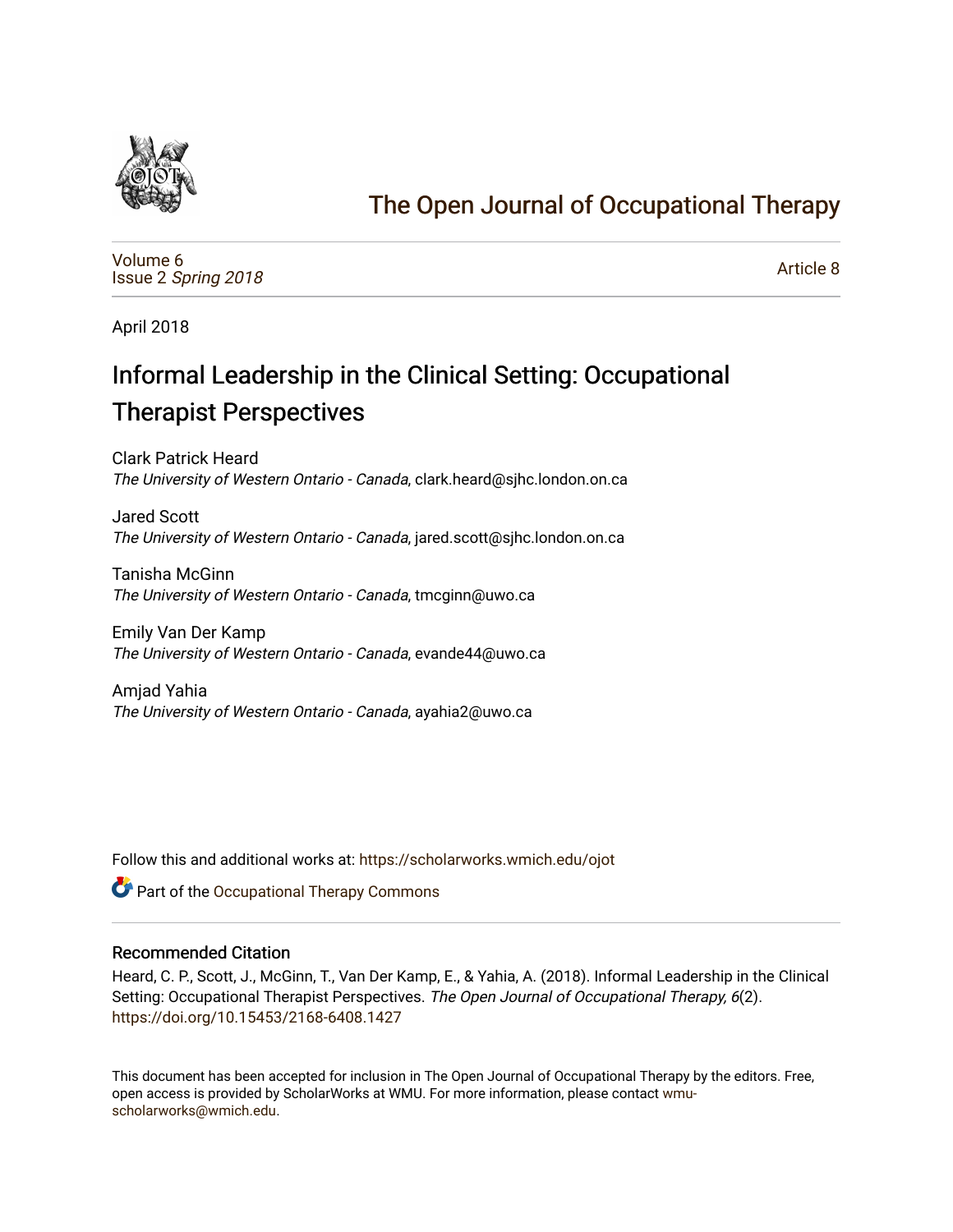## Informal Leadership in the Clinical Setting: Occupational Therapist Perspectives

### **Abstract**

Background: Leadership is vital to clinical, organizational, and professional success. This has compelled a high volume of research primarily related to formal leadership concepts. However, as organizations flatten, eliminate departmental structures, or decentralize leadership structures the relevance of informal leaders has markedly enhanced.

Methods: Using a qualitative phenomenological methodology consistent with interpretative phenomenological analysis, this study examines the impact of informal leadership in the clinical setting for occupational therapists. Data was collected through the completion of semi-structured interviews with 10 peer-identified informal occupational therapy leaders in Ontario, Canada. Collected data was transcribed verbatim and coded for themes by multiple coders. Several methods were employed to support trustworthiness.

Results: The results identify that informal leaders are collaborative, accessible, and considered the "go to" staff. They demonstrate professional competence knowledge, experience, and accountability and are inspirational and creative. Practically, informal leaders organically shape the practice environment while building strength and capacity among their peers.

Conclusion: Recommendations for supporting informal leaders include acknowledgement of the role and its centrality, enabling informal leaders time to undertake the role, and supporting consideration of informal leadership concepts at the curriculum and professional level.

### **Comments**

The authors have no conflicts of interest to disclose.

### Keywords

leadership, occupational therapy, qualitative method

### Cover Page Footnote

The authors wish to acknowledge the contributions of individuals who supported this project. At the Southwest Centre for Forensic Mental Health Care in St. Thomas, ON: Allan Tetzlaff, RN (Coordinator); Sarah McCallum, Social Worker; the Rev'd Stephen Yeo, Spiritual Care; and Janice Vandevooren (Director). At the University of Western Ontario School of Occupational Therapy: Dr. Trish Tucker and Dr. Jeffrey Holmes.

### Credentials Display

Clark Patrick Heard, OTD, OT Reg. (Ont.); Jared Scott, MScOT, OT Reg. (Ont.); Tanisha McGinn, MScOT (candidate); Emily Van Der Kamp, MScOT (candidate); Amjad Yahia, MScOT (candidate)

Copyright transfer agreements are not obtained by The Open Journal of Occupational Therapy (OJOT). Reprint permission for this Applied Research should be obtained from the corresponding author(s). Click [here](https://scholarworks.wmich.edu/ojot/policies.html#rights) to view our open access statement regarding user rights and distribution of this Applied Research.

DOI: 10.15453/2168-6408.1427

This applied research is available in The Open Journal of Occupational Therapy: [https://scholarworks.wmich.edu/](https://scholarworks.wmich.edu/ojot/vol6/iss2/8) [ojot/vol6/iss2/8](https://scholarworks.wmich.edu/ojot/vol6/iss2/8)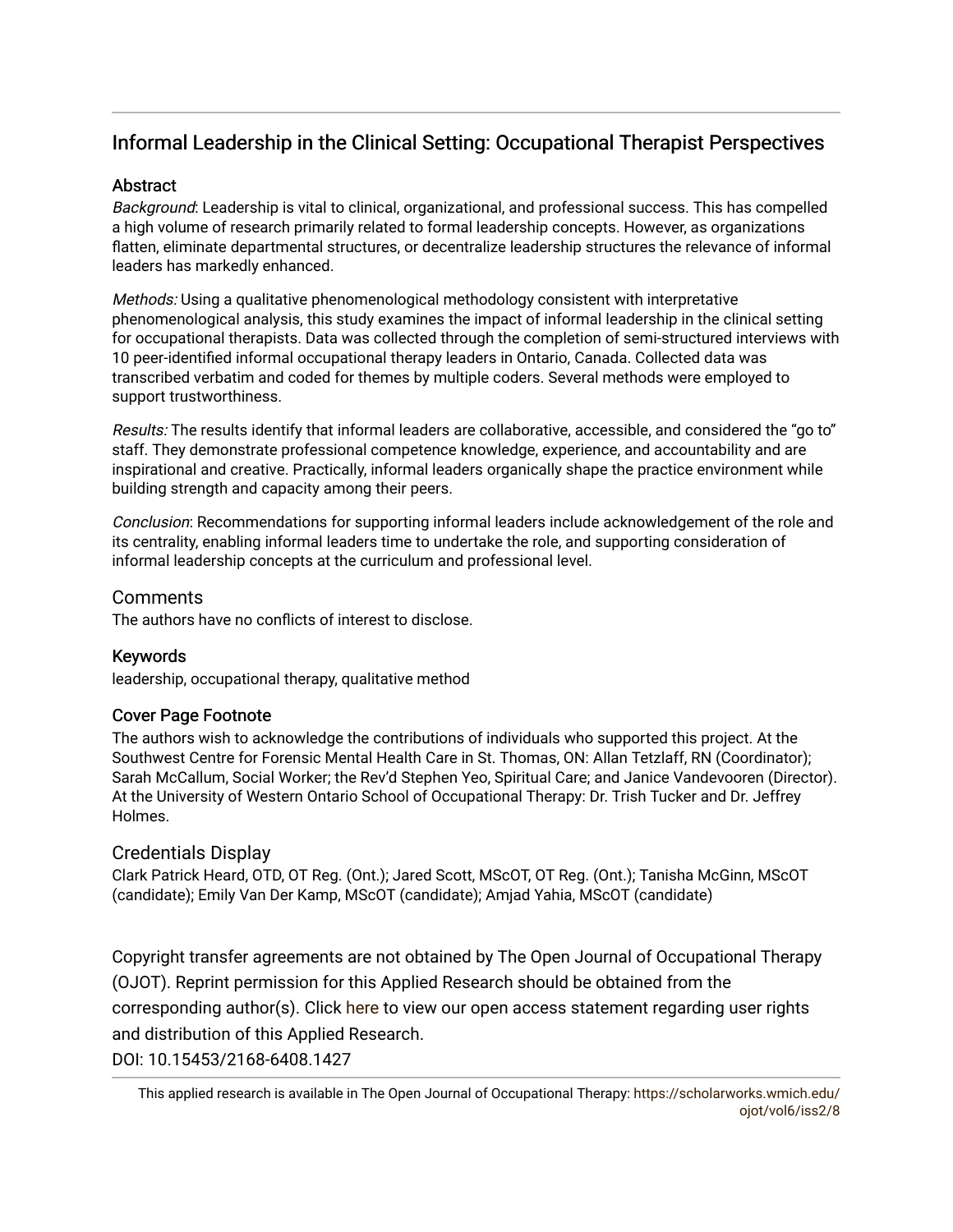Strong leadership is the oil in the engine of an organizational machine; it is vital for a smooth ride. Leaders prepare organizations for change and help them to cope with the related challenges (Kotter, 2001; Maxwell, 2011). This centrality to organizational success has compelled a high volume of scholarly analysis on leadership concepts. Typically, this work has focused on traditional and more formal concepts of leadership involving conferred authority and title (Day, Fleenor, Atwater, Sturm, & McKee, 2014; Dinh et al., 2014). Practically, the leaders studied in this type of work would be referred to as formal leaders. Perhaps not surprisingly, leadership research in health care has largely mirrored this focus on the more formally defined and titled leaders (Brown, Williams, & Jolliffe, 2014; Heard, 2014; Wong & Laschinger, 2013). While formal leadership has compelled significant and ongoing scholarly attention, it appears that shifts in workplace environments and cultures are influencing the centrality of new approaches. Specifically, as the modern work environment evolves and becomes flatter and with formal leadership more organizationally distributed and less directly accessible, an enhanced autonomy is expected of employees (Avolio, Walumbwa, & Weber, 2009; Martin & Waring, 2013; Smart, 2005). This new autonomy frequently enables or requires decision-making, influence, and enhanced responsibility for many individuals who may not be formally titled leaders (Lawson, 2016; Ross, 2014). A different kind of accountability is, accordingly, required and a culture of informal leadership that emphasizes collaboration and communication evolves. These individuals do not possess authoritative power like their more formally titled counterparts; however, they play a key role in enabling, influencing, and guiding others in the work environment (Zhang, Waldman, & Wang, 2012).

### **Literature Review**

Over the past several decades there has been significant attention paid to enhancing health care quality while concurrently minimizing costs (Healthcare Financial Management Association, 2012; Robinson et al., 2014; VanLare & Conway, 2012). One strategy that has been broadly employed in working to meet these targets has involved decentralizing leadership (Kim et al., 2014; Meier, 2015). In many facilities, this has meant a move from centralized and hierarchical departmental structures for occupational therapists to more decentralized program-based assignments for clinicians (Salvatori, Simonavicius, Moore, Rimmer, & Patterson, 2008). Smart (2005) refers to this type of change as creating "flatter" organizational leadership (p. 120). While such approaches can reduce or eliminate departmental leadership costs, the impacts involve less direct or less immediate access to formal professional leadership and support (Rappolt, Mitra, & Murphy, 2002). With access to formal professional leadership more limited, the potential influence of informal leaders in clinical settings is markedly enhanced (Downey, Parslow, & Smart, 2011).

To date, the study of informal leadership concepts in the health care professions has been limited (Chávez & Yoder, 2014; Lawson, 2016; Ross, 2014). The occupational therapy context reflects this trend, and leadership research in the profession has almost exclusively focused on formal leadership and related leadership behaviors (Braveman, 2016; Dillon, 2001; Fleming-Castaldy & Patro, 2012; Heard, 2014; Snodgrass, Douthitt, Ellis, Wade, & Plemons, 2008). While informal leadership has not been a focus of significant academic consideration in the health care milieu, its practical implications, particularly for occupational therapists, appear significant (Downey et al., 2011; Gabel, 2014).

**Method**

#### **Design**

This study employed a qualitative research method consistent with Interpretative Phenomenological Analysis (IPA) to explore the research question: What is the meaning of participation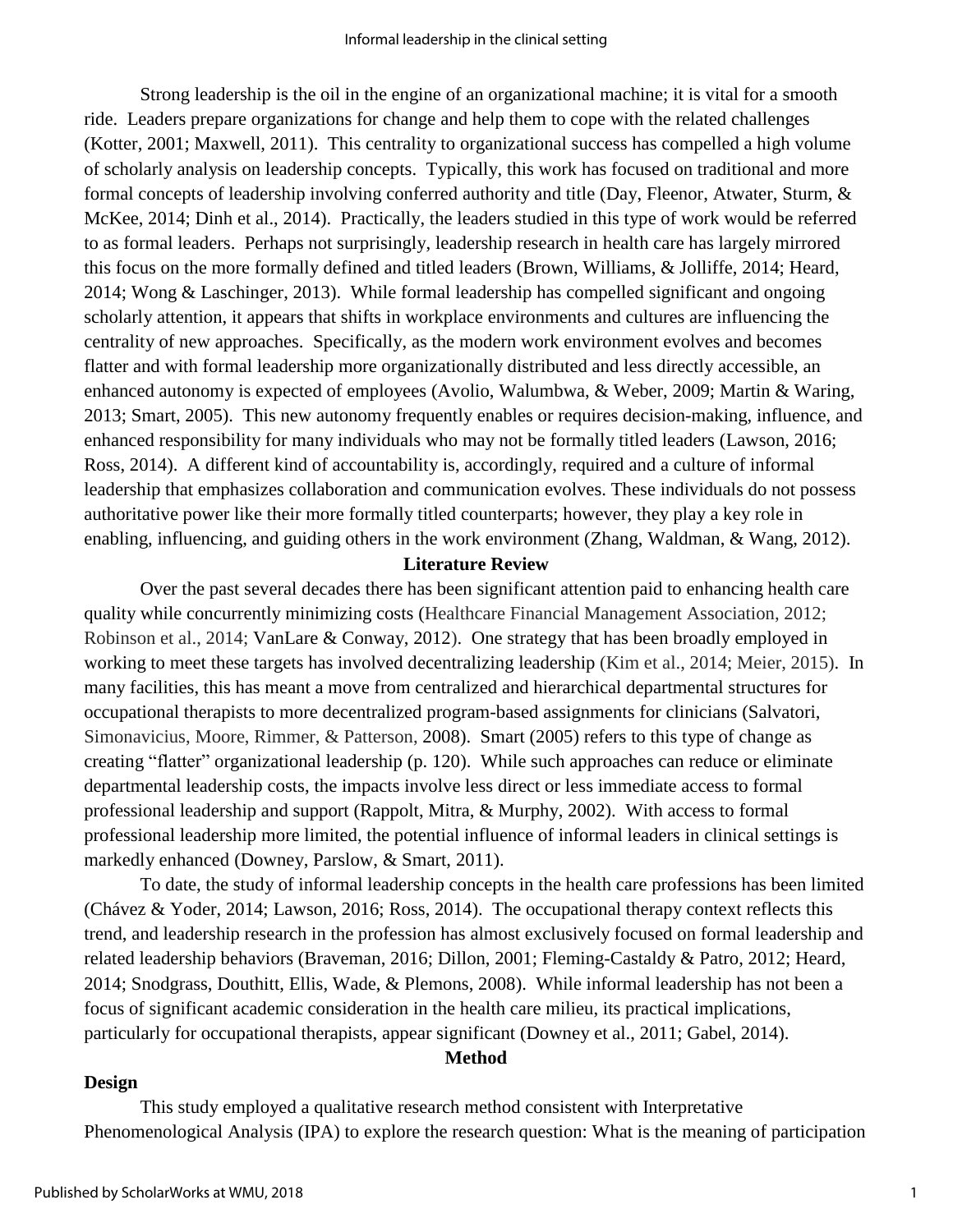in the role of informal leadership in occupational therapy practice (Smith, Flowers, & Larkin, 2009)? A phenomenological approach appeared reasonable as the study focused on exploring the unique meaning and experience of the participants (Creswell, 2009). In further considering the design, Smith (2011) noted that "IPA is concerned with the detailed examination of personal lived experience, the meaning of experience to participants and how participants make sense of that experience" (p. 9). The Western University Research Ethics Board approved this study prior to implementation.

#### **Participants**

IPA takes an idiographic approach in understanding phenomena in context: "Given the complexity of most human phenomena, IPA studies usually benefit from a concentrated focus on a small number of cases" (Smith et al., 2009, p. 51). For this study, the researchers recruited participants practicing in both community and hospital settings in a large hospital system in Southwestern, Ontario, Canada. This hospital system employed occupational therapists in both urban and affiliated rural settings across five campuses and in a diverse range of practice areas, including physical health/rehabilitation, specialized mental health, forensic mental health, specialized geriatric care, veterans care, and long-term care. The hospital system also supported the management of seven Assertive Community Treatment teams for community-based mental health also encompassing both urban and rural environments.

In order to identify informal occupational therapy leaders across such a diverse health care organization, we employed a two-stage sampling process. In the first stage, all occupational therapists working in clinical roles across the organization were invited to participate in a brief survey through which they could anonymously identify occupational therapist peers or coworkers who they perceived as informal leaders. All occupational therapists  $(n = 99)$  employed by the health care organization in direct care provision were contacted regarding potential survey participation. After the participants completed the survey, those who consented were provided the option to either opt-in or opt-out of the second stage of the sampling process: being contacted for a follow-up interview if they were identified by their peers as an informal leader. A convenience sample  $(n = 49)$  indicated a willingness to participate in the first stage involving survey completion. It is notable that of these participants, four indicated a preference to opt-out of being contacted for potential participation in the second stage of the sampling process.

In the second stage of the sampling process, a follow-up interview, occupational therapists that had been identified as informal leaders by at least three of their peers were contacted for potential interview. In employing an approach that required interview participants to be identified by multiple peers, the potential credibility of the data set was enhanced. At the same time, this approach also supported a reasonable limitation of the total number of interview participants, which is consistent with IPA methodology. An interview sample of 10  $(n = 10)$  was established. Demographically, this interview sample  $(n = 10)$  included 9 women and 1 man. The participants' mean age was 41.8 years with a range from 29 to 52 years. The participants averaged 16 years of experience and 12.5 years with tenure in their current role. Two participants practiced in mental health and eight practiced in physical health. Three participants worked in community-based care while seven worked in hospital settings. Demographically, the ratio of women and men and mean age were in line with national data for Canada. In area of practice, in-hospital practice for the sample at 70% significantly exceeded the national data (45.6%), while the community practice data at 30% was in line with current national demographic data (Canadian Institute for Health Information, 2011). Variance in hospital employment participation in this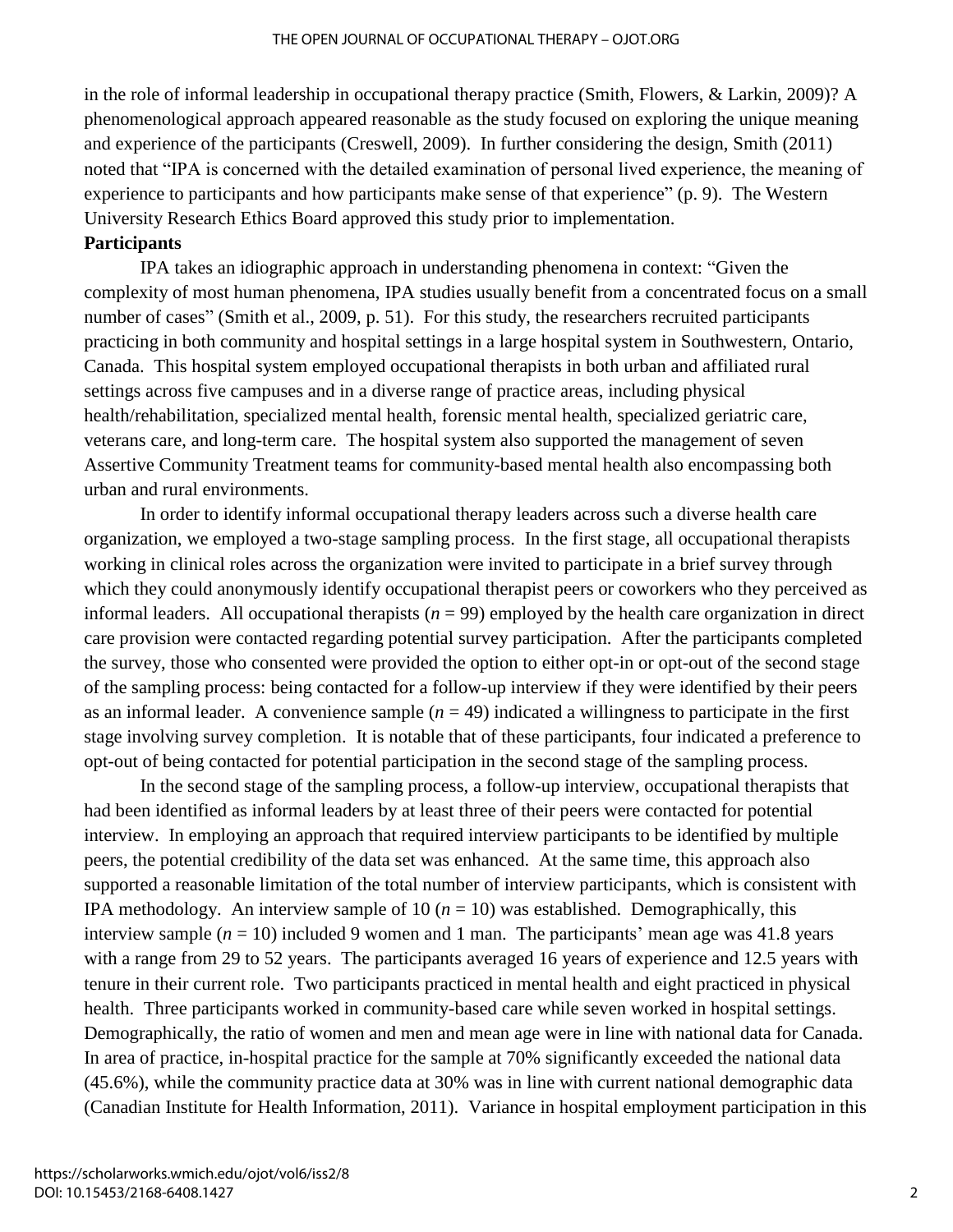study versus the national norms appears related to formal occupational therapist health care leaders (managers, coordinators), educators, and researchers not being included in the sample.

### **Data Collection**

The occupational therapist coinvestigator supported the completion of the survey component of the sampling process while the principal investigator conducted all follow-up interviews. All survey completion and interview participation was completed in person and at a hospital or in community facilities operated by the health care organization.

All of the interviews occurred during regular therapist working hours. After obtaining consent from each participant, limited demographic data were collected. No identifying data or information linking the research to the participant were included on the interview form. Once informed consent was obtained, a semi-structured interview was conducted using the following three questions:

- 1. As a peer-identified informal leader in occupational therapy, how would you describe your perceptions of participation in that role?
- 2. How do you feel that informal leadership influences occupational therapy practice?
- 3. How do you feel that informal leaders might be best supported or enabled in the occupational therapy profession?

Interview responses were transcribed verbatim immediately following interview completion using word processing software.

### **Data Analysis**

Following data collection, the results from the 10 participants were coded and analyzed. The coding team consisted of the primary investigator (an occupational therapist), a spiritual care professional, and a social worker. The coding process employed an editing style of analysis wherein each independent coder repeatedly analyzed interview text in order to identify meaningful sections and potential themes (Jongbloed, 2000; Krefting, 1991). Following this step, the coding team met to consider each team member's independently developed preliminary codes and to identify potential connections. Thereafter, the coding team identified overarching themes generated from these results (Smith et al., 2009). After completion of the data analysis process, the coding scheme was tested for consistency and each coding team member independently coded one transcript using the overarching themes developed in the coding process. Final coding agreement was found to be 85.03%.

## **Trustworthiness**

The researchers employed several methods in this study to enhance trustworthiness and reduce potential systemic bias. The first was triangulation of data. This involved the collection of data at different times, in different locations and settings, and from varied informers. In working to understand the meaning of the collected data, triangulation by analyst (three health care professionals in the coding team) was also employed. Accordingly, multiple researchers (the coding team) engaged in the coding process. By using multiple researchers from different health care backgrounds (i.e., occupational therapy, social work, and spiritual care) triangulation by theory or perspective was also supported.

Two other methods were employed to further enhance trustworthiness. The first of these involved the collection of informant feedback from several participants. In this process, the final codes were reviewed with these individuals for their feedback. No changes were advised. Doyle (2007) has identified that this type of engagement supports "credibility and the ability for participants to meaningfully contribute to the research process" (p. 894). The second supplemental method employed to enhance trustworthiness involved peer review of the developed codes and related themes by an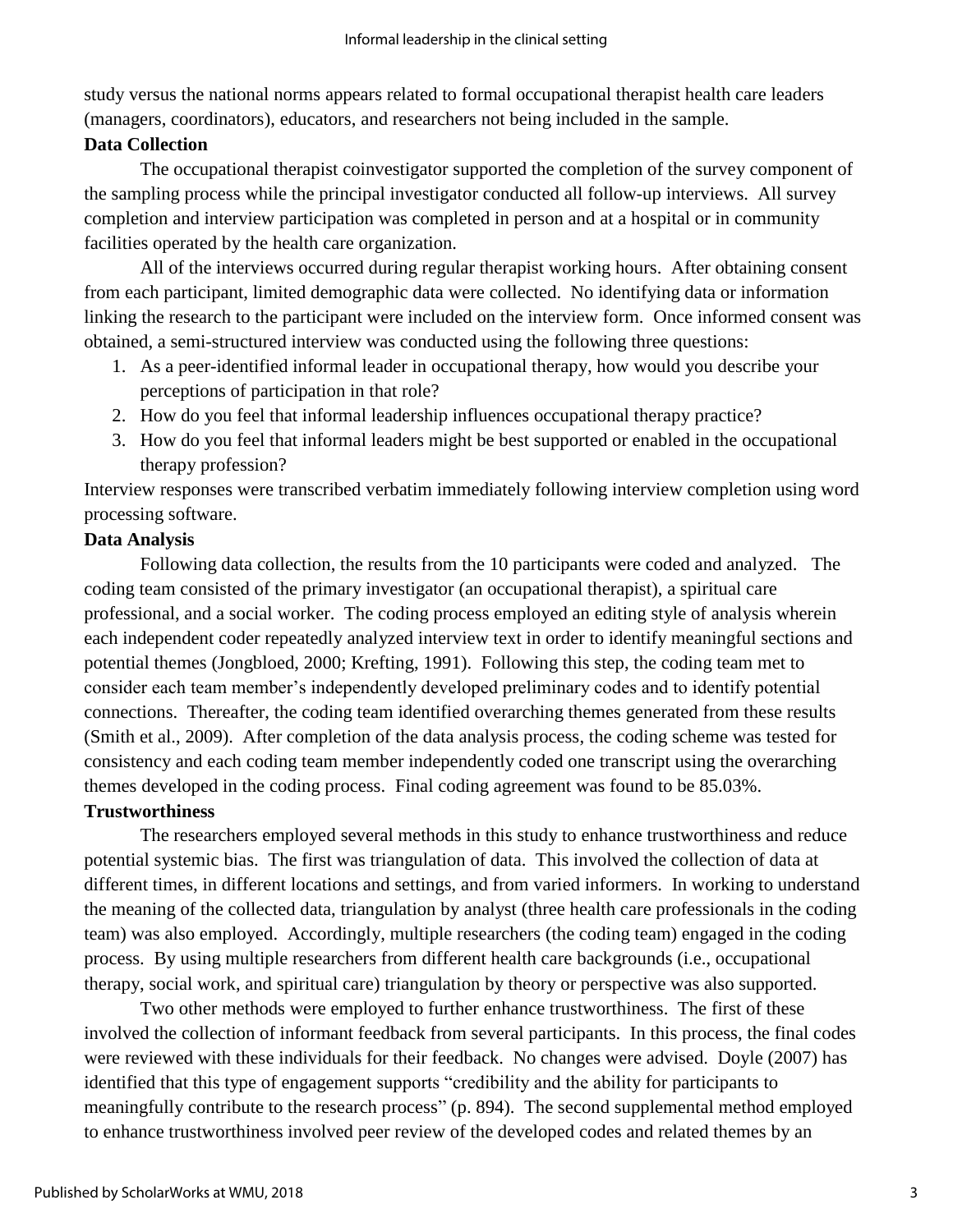experienced qualitative researcher and formal nurse leader employed in the health care organization. Hammell and Carpenter (2000) have noted that this type of peer review supports "a further instance of triangulation" (p. 111).

### **Results**

The coding team identified several unique overarching themes for each interview question (see Table 1).

### **Table 1**

*Overarching Themes*

| Question                                                                                                                                      | <b>Overarching Themes</b>                                                                                                                                                                                                                                                                      |
|-----------------------------------------------------------------------------------------------------------------------------------------------|------------------------------------------------------------------------------------------------------------------------------------------------------------------------------------------------------------------------------------------------------------------------------------------------|
| 1. As a peer-identified informal leader in<br>occupational therapy, how would you describe<br>your perceptions of participation in that role? | • Informal leaders are accessible and demonstrate<br>professional competence, knowledge,<br>experience, and accountability<br>• The experience of informal leadership is both<br>assertive and receptive<br>• Informal leaders work collaboratively; they are<br>perceived as "go to" staff    |
| 2. How do you feel that informal leadership<br>influences occupational therapy practice?                                                      | • Informal leaders organically shape and define<br>practice as supportive mentors, coaches, and<br>educators<br>• Informal leaders are inspirational and creative in<br>building strength and capacity                                                                                         |
| 3. How do you feel that informal leaders might<br>be best supported or enabled in the occupational<br>therapy profession?                     | • Informal leaders are validated by having the<br>freedom to realize their vision<br>• Acknowledgement of informal leaders' unique<br>contribution by organizations enables and<br>supports that role participation<br>• The provision of time and opportunity to<br>connect with peers is key |

### **Question 1: The Role of Informal Leaders**

Data analysis identified three interrelated overarching themes that describe participation in the role of informal leader. The first theme noted that informal leaders are accessible and demonstrate professional competence, knowledge, experience, and accountability. The importance of this accessibility was highlighted in the participants' responses. A common understanding about accessibility was "someone available to be approached with questions" (Participant 6). Aside from the accountability that comes with being accessible, the participants identified the need to demonstrate professional competence, knowledge, experience, and accountability. Several of the participants voiced that their professional experience contributed to their role as an informal leader; one noted: "Because I've worked on a variety of areas around here, colleagues would approach me with certain questions about OT" (Participant 2). Another posited: "I think part of it is also that I had a role that involved acting in a bit more of a formally recognized leader in the past, so other OTs had the opportunity to reach out to me and work with me in that role as a leader" (Participant 10).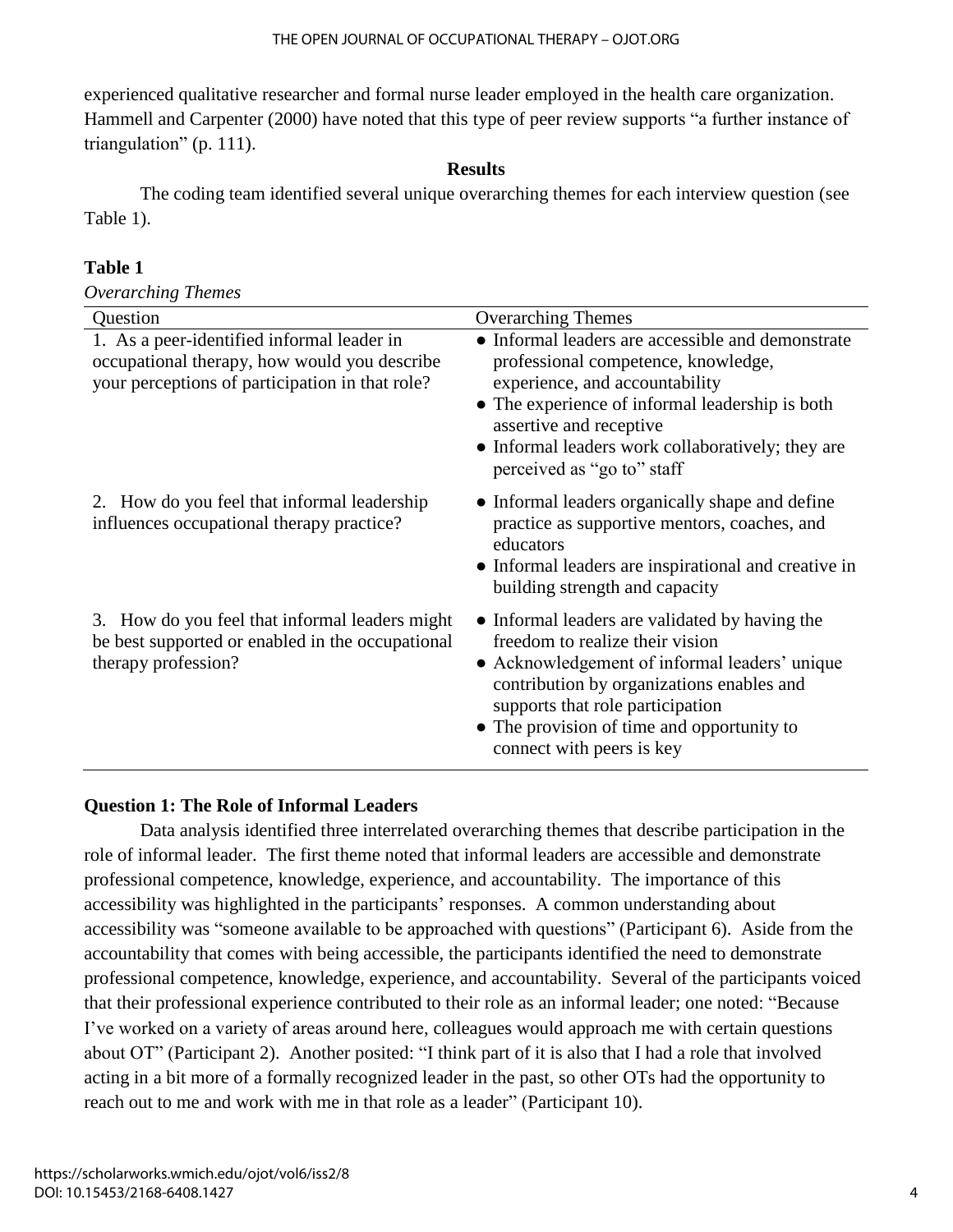A second overarching theme was that the experience of informal leadership is both assertive and receptive. Several of the participants indicated that they believed that they were identified as informal leaders because they often took initiative in various contexts. One noted: "I'd guess because I'm okay to speak up for clients and [for] more efficient protocol" (Participant 3). Another indicated: "I'll speak for the group, that happens a lot. When it comes to a meeting, I'll speak up and professionally and respectfully speak up for what the group has in mind" (Participant 5). Of interest is that one participant simply described a receptiveness to discussion, noting: "I talk a lot, it just ends up being a lot of discussion . . . there is a lot of conversation" (Participant 1). The participants also spoke about how they are open and receptive to their colleagues' questions: "A lot of times when people have questions they come [and ask] who should I ask questions, what should I do next?" (Participant 4).

A third overarching theme identified that informal leaders work collaboratively but, more powerfully, that they are perceived as "go to" staff. When issues or uncertainties emerge in practice, clinicians often seek out guidance from their most trusted and available peers. This reality was expressed several times in participant responses. One stated: "I think when issues like that come up, people come to me because they know I'll take it up" (Participant 9). The same participant further explained: "I think it's my willingness to help out with people that keeps them [occupational therapists] coming back" (Participant 9). Those identified as "go to" individuals also tend to work collaboratively with others and assist in finding a solution. The participants identified how they acted as collaborators by helping their colleagues with questions that come up in practice: "Someone to help with questions occurring for OT's in the organization" (Participant 6). Finally, the participants talked about how their collaboration in other contexts contributed to their role as informal leaders: "And I think just the role in this program, which has advanced knowledge so I'm often sought out for education and consultation, that would support that role as informal leader" (Participant 10).

### **Question 2: Informal Leadership Influencing Practice**

In considering the relationship between informal leadership and practice, the participants identified a unique and powerful influence. This was described through two related themes. The first identified that informal leaders organically shape and define practice as supportive mentors, coaches, and educators. The second identified that informal leaders are inspirational and creative in building strength and capacity.

The participants identified multiple ways in which informal leaders organically shape and define the practice as supportive mentors, coaches, and educators. One participant described the influence of informal leaders on their experience in transitioning from school to practice, stating: "Coming out of school I felt unprepared, I had a lot of jobs. I was mentored by informal leaders, not constantly going to my professional practice leader" (Participant 6). The participants were more likely to turn to informal leaders than more formally recognized leaders for advice relating to everyday practice. As one participant put it: "From a personal practice I'd say I'm probably influenced more by informal leadership than what I'm required to answer to my boss for" (Participant 1). Many of the participants described informal leaders as helping colleagues work through concerns without the same power relationship dynamics that may be involved between an employee and formal leader. One participant illustrated this by stating: "If they [occupational therapists] didn't feel safe to come to a manager, etcetera, they come to the leader who will help them diffuse the concern" (Participant 5). Another noted: "A lot of people are afraid of management; a lot of people don't always have a manager who is supportive and [would] rather talk to a colleague without the same kind of intimidation" (Participant 4).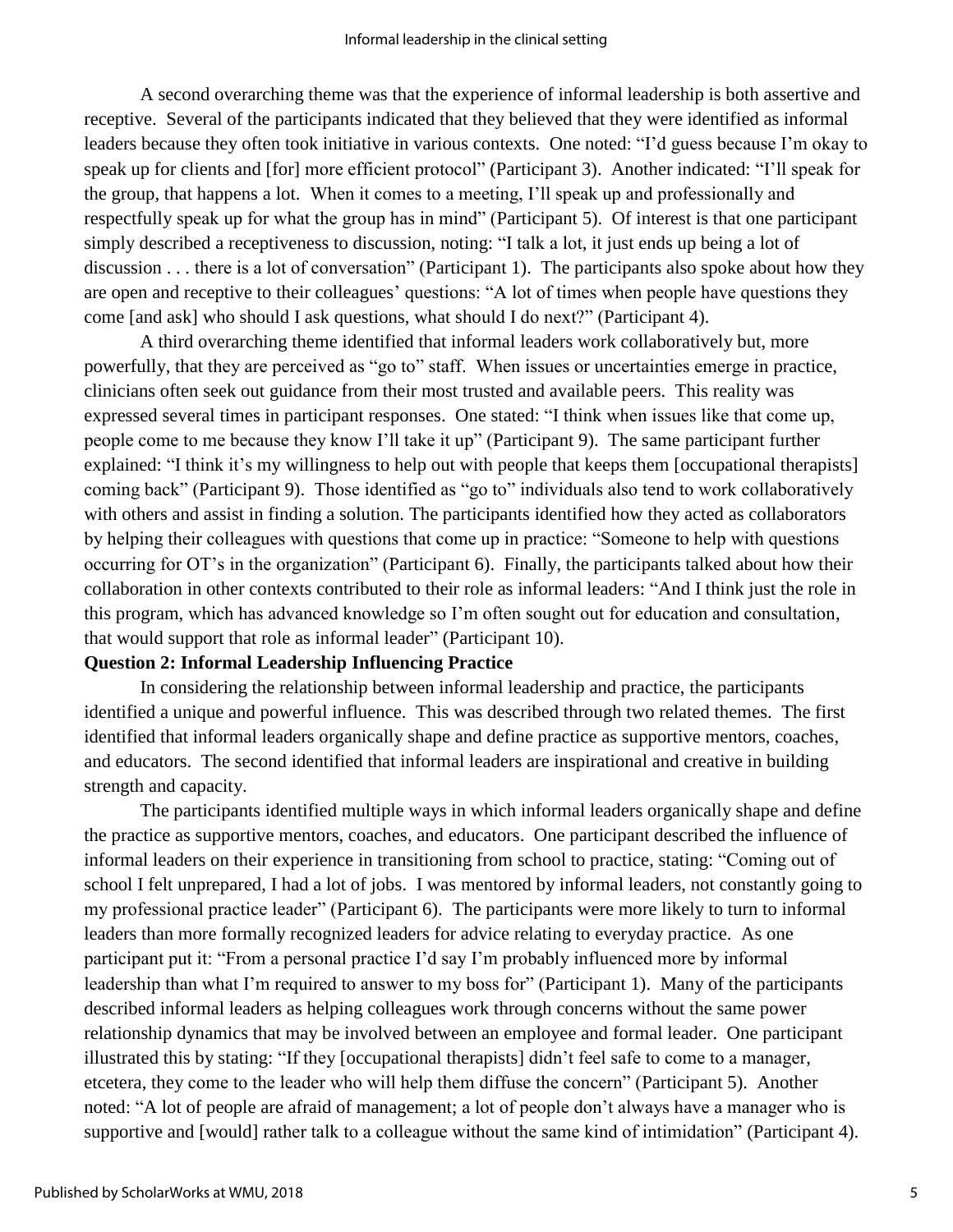Beyond the role of mentor, the participants described informal leaders as inspirational or creative in building strength and capacity in the profession. One spoke of informal leaders as creative problem solvers, noting, "I think some of those characteristics would also include creative thinking, problem solving, approachability, someone you can trust, and you know they will keep things confidential" (Participant 10). Other participants identified that when informal leaders speak up they have an impact on the profession: "It may inspire, helps you take control in an ever changing system" (Participant 3). Another noted, relatedly: "Good leaders reflect the profession in a positive light" (Participant 5).

Other participants highlighted how informal leaders strengthen and support the profession: "I think OTs are outstanding informal leaders. I've been lucky to have been with OTs who are informal leaders or have that capacity" (Participant 7). Another noted that informal leaders are action oriented: "I think the leaders are the ones who are heard and are the representatives of the practice. No leaders' practices go silent" (Participant 5). The participants further discussed how occupational therapists use their advocacy skills to promote the profession and to build capacity in individuals: "I feel in OT we're advocating for things we do. We're overlapping with some disciplines, we're explaining to people what we can offer them . . . when you help someone you're building capacity for that professional, for that therapist, to help them do it on their own" (Participant 9).

### **Question 3: Supporting Informal Leaders in Occupational Therapy Practice**

In considering how to best support or enable informal leaders in occupational therapy, the participants' responses supported the development of three unique themes. The first of these indicated that informal leaders are validated when they are given the autonomy to realize their vision. The second theme focused on organizational acknowledgement of the unique contribution of informal leaders as an important enabler and support for the role. The final theme highlighted the importance of providing informal leaders with the time and opportunity to connect with their peers.

In supporting informal occupational therapist leaders in practice, the participants highlighted the importance of having the autonomy to realize their vision. Several indicated that they valued the opportunity and time to share their knowledge and vision with others. One participant indicated that "being asked to lecture, share your knowledge, is a good way to support informal leadership" (Participant 2). Another participant spoke of the relevance of creativity in their practice and the value "that freedom to play and tinker and make changes for the team [can have]" (Participant 6). These efforts require more formally recognized leaders to enable the resources to support the informal leader's vision. This extended, for another participant, to day-to-day practice in supporting clinical peers, as they noted: "I think independence and autonomy with your day is important to enable . . . then I'm free to do, to discuss something [with another OT] that's bothering them" (Participant 4).

A second overarching theme related to organizational acknowledgement of the unique contribution made by informal leaders. Recognition of their unique efforts in helping others, in teaching, and in mentoring was evident in the participants' responses. One noted: "Management needs to see the value of it, to identify it as . . . right now the weight is in visits, patients seen. It needs to be valued . . . right now people educate on their lunches" (Participant 5). That same participant stated further on the topic: "if not listened to, there is no incentive . . . [informal leadership] . . . needs to be taken seriously. If not, what will go away is the leadership" (Participant 5). Another participant reflected similarly on the need to value, organizationally, the importance of the role, plainly indicating: "I think it is recognition and recognized time dedicated" (Participant 8). Finally, one participant discussed the relevance of organizational support as a key enabler: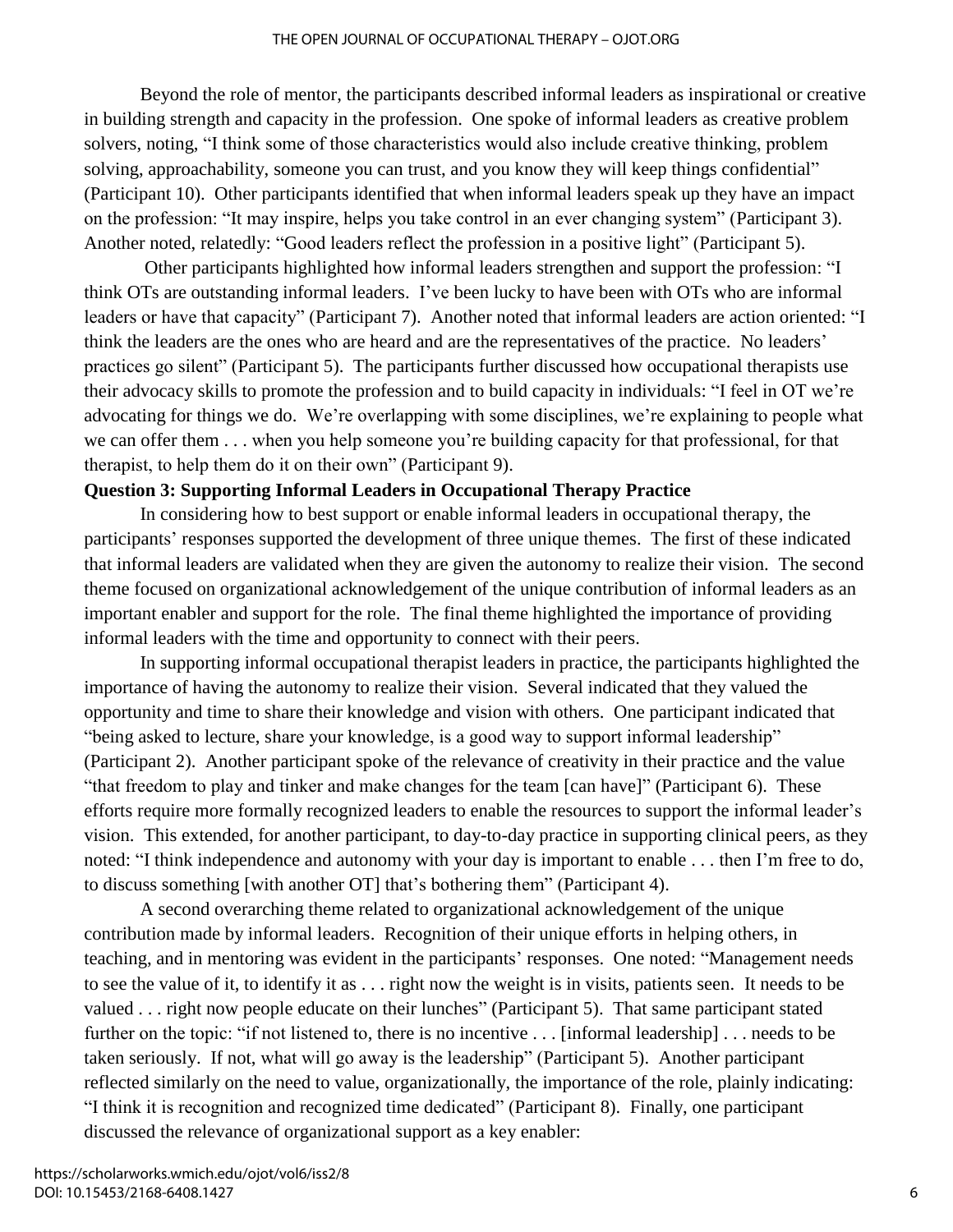I know that people will choose to step up to the plate when it's on work time. Less will when it goes over. When opportunities come, people around you will make things difficult. As an informal leader, you need to be confident . . . strong enough to work through that. There are lots of people who may want to but can't stand up to that. As an organization, there needs to be better leadership to stop that sort of blocking. (Participant 7)

Beyond autonomy and organizational support, the participants clearly identified that the provision of time and opportunity to connect with peers was central to supporting and enabling informal occupational therapy leaders. One participant noted: "A basic would be giving people the time to have conversations" (Participant 2). Another noted the impacts of such time:

Time is the enabler; [we] need time to [have] creative, brainstorming, informal discussions about things. I think Google has it right, they give staff a day to a day and a half a week to work on their own projects . . . to take a step away from their day-to-day grind and have those brainstorming moments. (Participant 4)

Another participant highlighted the importance of providing time, stating, "as an organization, if they allowed more time you would hear amazing ideas. It takes time. People need the time to think and process ideas. It's been cut, cut, cut over years" (Participant 7). Of note, eight of the 10 participants voiced the relevance of supporting time for informal leadership participation with a focus on connecting, conversation, and discussion of ideas.

### **Discussion**

The results of this qualitative study consider the meaning of participation in the role of informal leader for occupational therapists. The results also provide some insight into those conditions that can support or inhibit informal leaders in the role. The results of the study identified that informal leaders in occupational therapy strongly valued the role and found it professionally important. Indeed, the participants repeatedly identified the relevance of the informal leader as a "go to" team member and often as a more comfortable, safe, and trusted option for peers to consult than more formally recognized leaders. At the same time, the results indicated that clinicians benefited from both the time to participate in their role as informal leader and the recognition from formally recognized leadership of the relevance, importance, and impact of their work in that role.

Maxwell (2011) equates leadership with influence, and it is compelling to capture that narrative in consideration of the results of this study. That is, the peer-identified informal leaders participating in this study quite significantly influence a number of domains in the practice setting. Among those identified by the participants in the interviews were clinical practice, communication with formal leadership, student education, team function, peer mentoring, professional and organizational culture, and innovation. In participating in these roles, informal leaders organically shape and define the practice as mentors, coaches, and educators.

These results appear in line with those in other disciplines where concepts of informal leadership have been considered. In the nursing context, Downey et al. (2011) noted that informal nurse leaders are recognized for "standing up, speaking out, actively listening and creating a safe comfortable environment for others" (p. 519). Lawson (2016) also spoke to the nursing context, noting that "informal leaders are forced to exert influence, not from positional authority granted by a third party, but instead from a position of power granted by their followers" (p. 40). McCallin and McCallin (2009) considered the influence of informal leaders on team function from a physical therapy lens finding them to enhance communication and understanding. Peters and O'Connor (2001), as physicians, offered a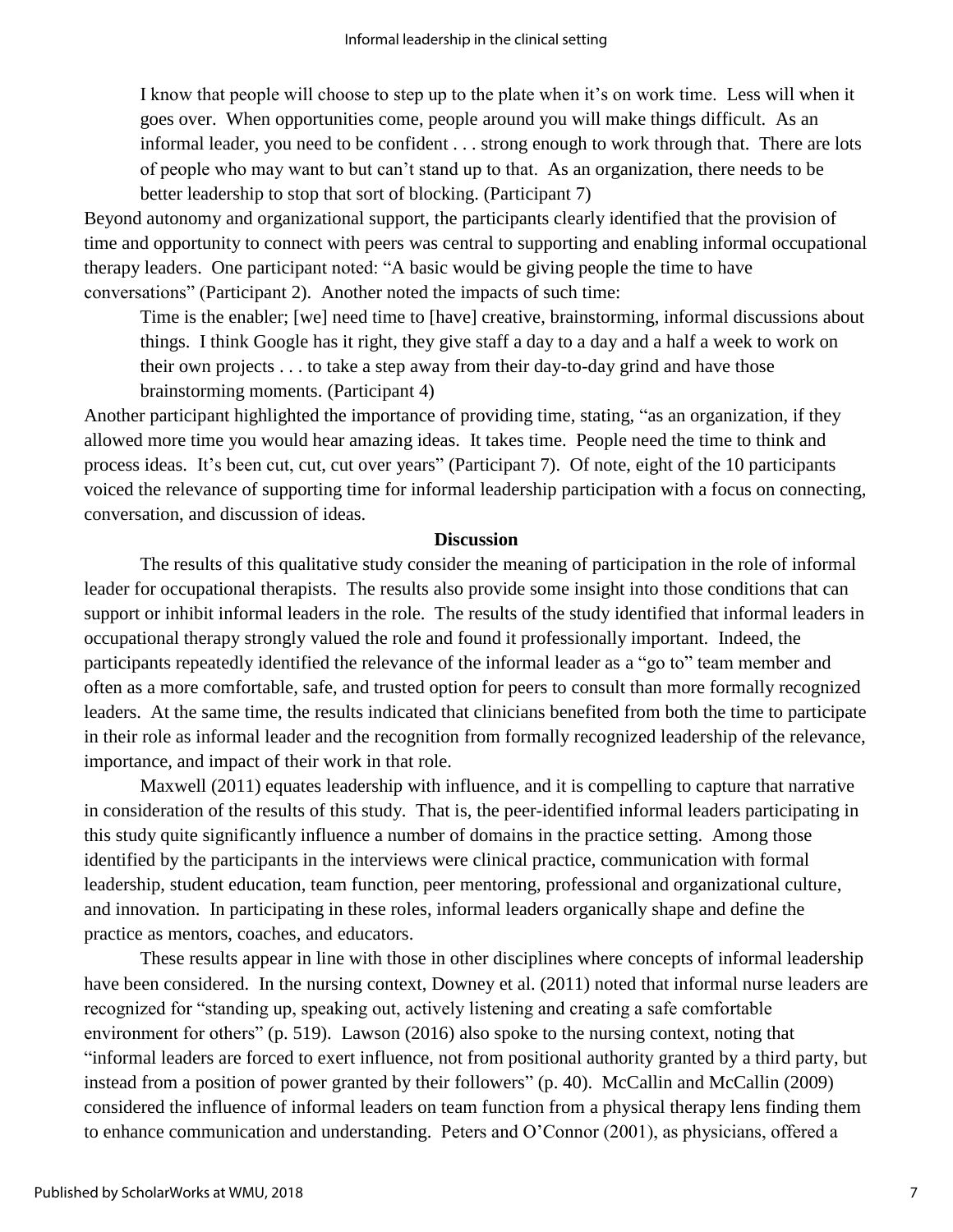perception that the informal leader "will always shape opinions, decisions, and actions, and, as a result, will have a strong impact" (p. 38).

It is compelling, given the influence of informal leaders as identified in this study and in the related literature, that only limited scholarly attention has been paid to the role. A vast majority of the current leadership scholarship appears to target those who are more formally titled and who lead via an assigned authority. In this study, none of the peer-identified informal leaders had any such assigned authority and yet they were thematically the "go to" staff if there was any concern or issue. Downey et al. (2011) came to a similar conclusion in their analysis of informal leaders in nursing, noting that such individuals pull their teams together and that others "migrate towards them" (p. 518).

The participants in this study spoke about their perceptions of the value of the informal leader role and this seems consistent with analysis by other disciplines in the health care space. External study considering the impact and value of informal leaders has also been considered. In athletics, Crozier, Loughead, and Munroe-Chandler (2013) related the informal leader role as potentially enhancing performance. In the manufacturing context, Neubert (1999) considered the impact of informal leaders on team function and noted: "Informal leadership dispersion (the proportion of informal leaders within the team) was positively related to team members' perceptions of cohesiveness" (p. 643). Smart (2005) referred to informal leaders as an enabling value creation and competitive advantage.

Although not explicitly stated, key principles of current occupational therapy theory appeared consistent with the participants' discussion of informal leadership concepts. That is, when the participants in this study captured participation in the informal leader role, it was voiced as impacting persons (fellow occupational therapists, team members, students), environments (health care settings, clinical teams), and occupations (client care, teaching, mentoring, advocating). This is consistent with core occupational therapy theory in the Person-Environment-Occupation Model (Law et al., 1996).

Perhaps more compellingly, the actions undertaken by informal leaders in occupational therapy also appeared consistent with current occupational therapy theory in practice. Specifically, the participants in this study identified that informal leaders in the clinical setting consistently employ those enablement skills that define application of the Canadian Practice Performance Framework (Townsend & Polatajko, 2007). These skills, including adapt, advocate, coach, collaborate, consult, design-build, educate, engage, and specialize define enablement in the clinical relationship. It appears that they may also define elements of informal leadership in practice. Townsend and Polatajko (2007) note that supporting enablement is a collaborative process and one that is attentive to power inequities and diversity and that is charged with visions of possibility for change. This appears to reasonably define the participation of informal occupational therapy leaders in the clinical setting.

While occupational therapy theory appears to potentially influence and possibly support the definition of informal leaders in the clinical setting, it also appears that leadership theory may have similarly informed the participants' responses. That is, the participants often identified a perception that their own traits and attributes informed their informal leadership participation (Zaccaro, 2007). The concept of trait and attributes as potentially informing leadership participation appears consistent with Heard's (2014) analysis of more formally titled occupational therapist leaders. This appears a somewhat compelling point in that the formal leaders studied by Heard (2014) purposively chose the path of leadership, whereas the current participants in this study were peer identified. Indeed, it seems that occupational therapists globally participating in leadership tasks may well be significantly informed by trait and attribute concepts (DeRue, Nahrgang, Wellman, & Humphrey, 2011; Zaccaro, 2007).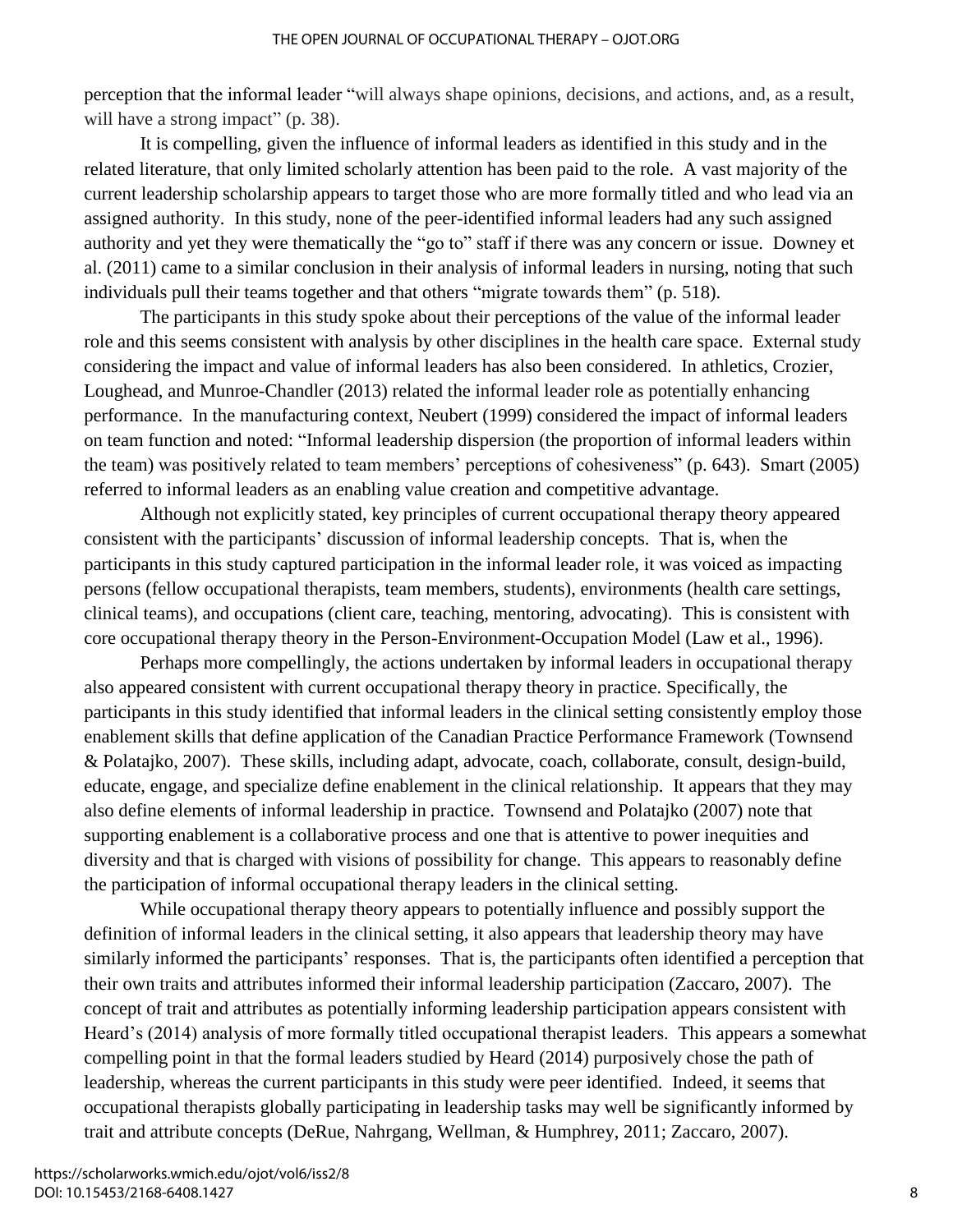At a practical level, the participants in this study offered clear instruction on how to best support informal leaders in the profession and in care settings. They spoke to several specific conditions necessary to enable informal leadership participation. First, informal leaders need to be validated by having the freedom to realize their vision. This is notable because vision is often emphasized as a core component of leadership globally and in the occupational therapy profession (Archbald, 2013; Copolillo, Shepherd, Anzalone, & Lane, 2010). It is also consistent with Townsend and Polatajko's (2007) enablement concepts of design-build and specialize. It is compelling that the same concepts that inform macro thinking in leadership similarly inform those who informally participate in more informal leadership roles as a professional task. In both instances, it is about the necessity of having the freedom "to play and tinker and make changes for the team" (Participant 6). Bakker and Demerouti (2008) further speak to this concept of freedom to create in their research related to worker engagement, noting that engaged workers are more creative, productive, and willing to "go the extra mile" (p. 209). This is what informal leaders do.

The participants in this study spoke about concepts of validation in the informal leader role and the necessity of the same. In part, this appeared to speak to concepts of recognition and the need for some organizational acknowledgement of the importance/value of their role. Consistent with this recognition was the provision of performance capital in terms of time supported to enable participation in informal leadership tasks. In this study, the participants noted that informal leadership was not explicitly recognized, nor was time prioritized by their employer and, as such, they were not provided with time to carry out that role. Despite this lack of formally recognized time to undertake informal leadership tasks, the sample participants nonetheless persisted in undertaking the role. Marion, Christiansen, Klar, Schreiber, and Erdener (2016) speak to the importance of "complexity-aware administrators" enabling informal leaders:

By structuring physical facilities that passively encourage interaction (e.g., open work areas with clustered seating), and by organizing schedules, work, and meetings to foster interaction. They use their access to resources and to organizational authority to enable interaction among diverse agents and groups. (p. 257)

It appears that the participants in this study highly value both their participation in the role of informal leader and the potential for outcome achievement in that role. It is also evident from the participants' responses that much of that role participation occurs before or after work, in informal discussions, at lunches, and on an "as needed" basis depending on the personal, clinical, or professional need. While a number of studies (Fransen et al., 2015; Marion et al., 2016; Pielstick, 2000) speak to the value and relevance of informal leadership, it does not yet seem to be supported in provision of time or via recognition metrics and continues both in the literature and in practice to take a second place to more formally defined, titled, and recognized leadership structures.

### **Implications for Occupational Therapy Practice**

Formally titled and recognized occupational therapy leaders can be found in clinics; hospitals; and community care, professional, and academic settings (Braveman, 2016). Each day there are thousands of individuals occupying these roles and enabling professional influence (Heard, 2014). At the same time, a far higher number of occupational therapists are working in similar settings in the role of informal leader. These individuals are the "go to" staff, the problem solvers, the voices of reason, and the shoulders to cry on (Krueger, 2013; Pescosolido, 2001). They support critical thinking, the dissemination of ideas, and innovation in practice. They inform the workplace culture. Despite their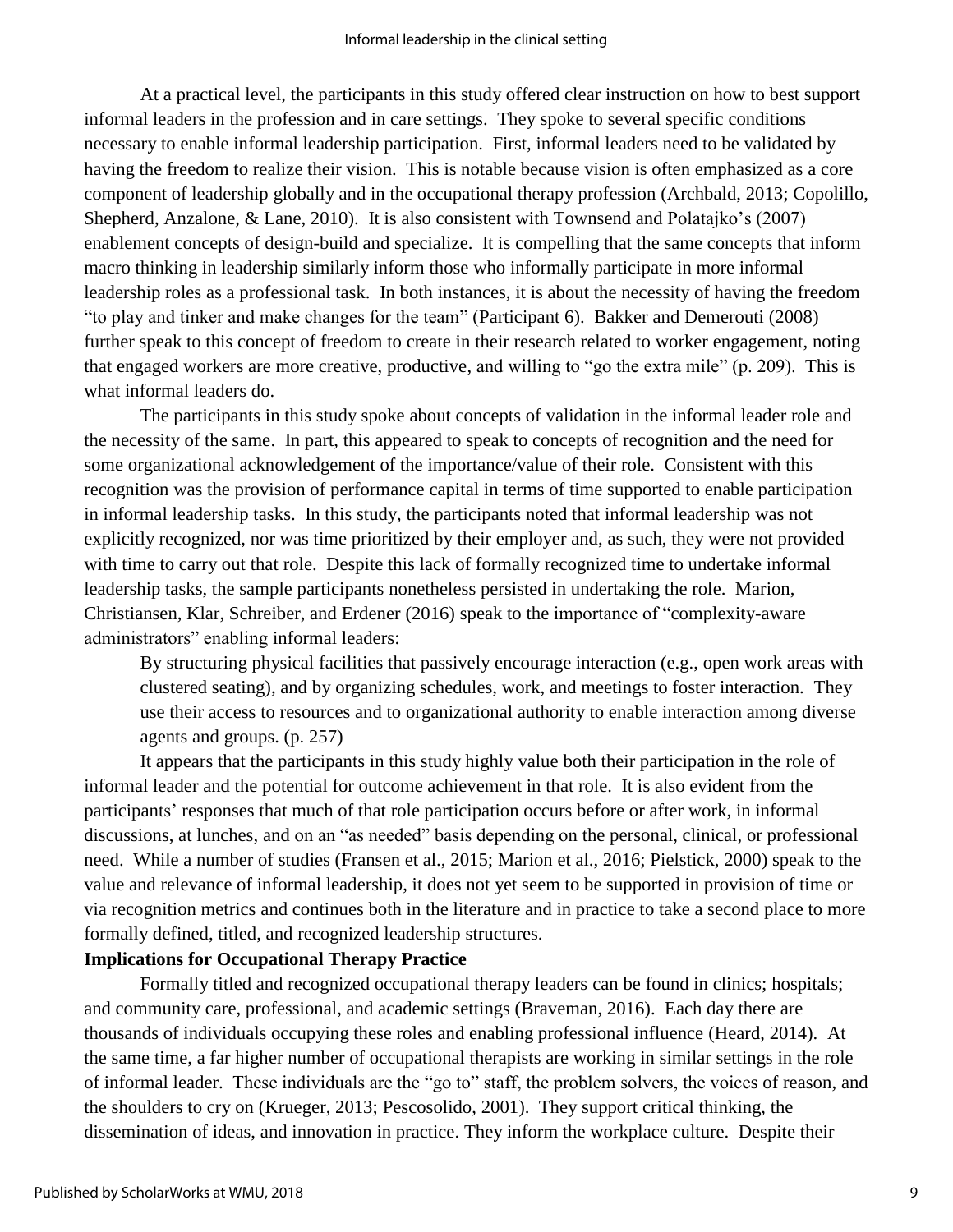influence and quiet primacy, their presence has been hardly acknowledged in the professional literature. The results of this study offer several implications for occupational therapy practice:

- In order to authentically consider leadership in the profession it is paramount to engage, or at minimum acknowledge, those participating as informal leaders. While formally recognized leaders create policy, informal leaders guide its application and influence. Given these practice implications, it would be reasonable to significantly enhance the focus on informal leadership concepts in both curriculum material and professional guidance and development documentation. The current focus on formally recognized leaders is inadequate and does not speak to the day-to-day realities of the professional milieu.
- Developing or supporting informal leaders is an organic process. It does, however, require the provision of time for conversation and meaningful dialogue. Those who have vision and who create and innovate need the time and autonomy to enable that work. Moorley and Chin (2016) have identified unique roles for social media application in both formal and informal leadership concepts in the nursing profession. It is this type of innovative approach that could support informal leaders and followers in the OT profession, given the constraints that currently surround the role participation.
- The results of this study speak to the centrality of informal leaders across a variety of practice and professional settings. As organizations continue to flatten and decentralize their leadership structures, the relevance of informal leaders will only enhance. In supporting a culture of mentorship in professional practice, occupational therapists can position the profession to be at the fore in not only adjusting but also thriving during this cultural change.

### **Limitations and Directions for Future Research**

While the sample in this study offers demographic correlation with nationally collected data for occupational therapy practice in Canada, it may not be representative of occupational therapists in other locations or jurisdictions (Canadian Institute for Health Information, 2011). Further, the nature of the sampling process across one large health care organization offers some challenges. The first of these relates to occupational therapists who may participate in the role of informal leader but who may have been limited in peer contact due to role or geographic diversity in the practice environment. This may have limited their identification as an informal leader by their peers. A second challenge related to the nature of the sampling process across one large health care organization potentially limiting study generalizability. Given the results of this study, it may be relevant to consider if the same value that this sample voiced regarding the role of informal leadership is consistent.

When using a design consistent with IPA, it is required that the sample be more or less homogeneous. Concepts of bracketing, more traditionally employed in methods of qualitative inquiry, were not used as they are not associated with IPA (Smith et al., 2009). It is important to acknowledge this variance as it describes a fundamental difference among designs consistent with IPA and more traditional phenomenological approaches.

### **Conclusion**

 To date, informal leadership has been studied in a variety of contexts and in varied academic fields. It has not, however, received the volume or intensity of scholarly attention of more formal leadership concepts. In health care, and more specifically in the occupational therapy context, study has been limited. In considering the results of this research, it appears that participation in the role of the informal leader in occupational therapy influences practice and the provision of health care significantly.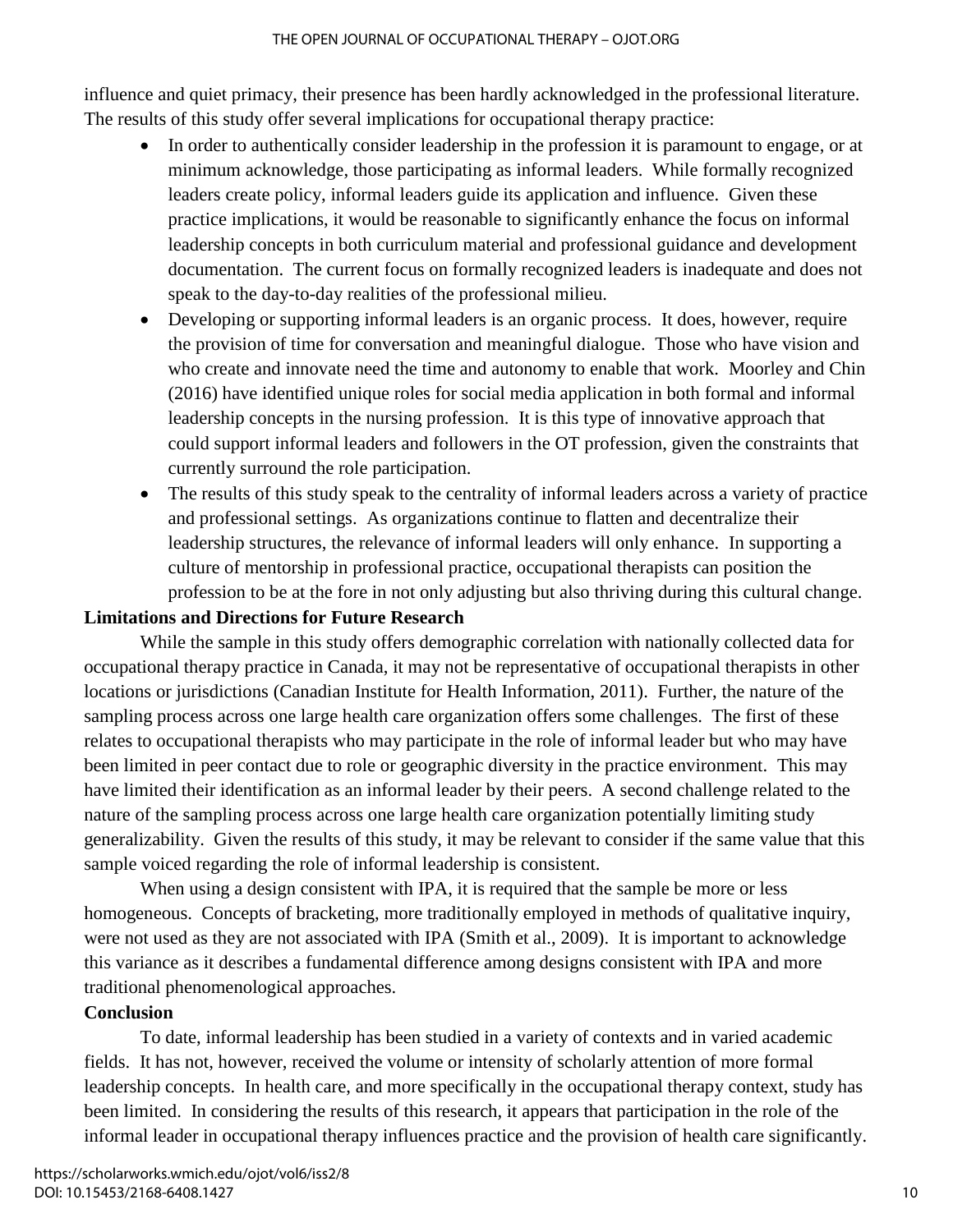Further, this study identified a significant influence for informal leadership as an occupational therapy practice informer.

 Informal leaders are the "go to" staff and demonstrate a high level of competence, knowledge, and accountability in their work. The findings of this study identify that informal leaders in occupational therapy seem to view themselves more modestly as therapists who are open to discussion and willing to help. While occupational therapist informal leaders are supportive of their peers, they also significantly influence and shape occupational therapy practice. They do this by mentoring students and peers, coaching team members, and sharing knowledge through scholarship and teaching.

 To support and enable the emergence and growth of informal leaders in the occupational therapy profession, several factors must be considered. First, informal leaders need to be given the autonomy and time to develop those skills, abilities, research, or innovations that they prioritize. As well, they require an organizational commitment of time to meaningfully connect with their peers. Recognition and acknowledgement of their contributions also supports this role participation. While it appears that informal leaders may offer a particularly unique value to organizations, it seems that they may be somewhat undervalued assets. In the current milieu they are key contributors, but it seems that this work most often occurs at lunches, breaks, before or after work, or on personal time. Taking a long view, it appears that there is a sleeping giant of capacity in occupational therapy informal leadership available to organizations; those that can engage, recognize, and enable these individuals will support enhanced environments for care, research, and education.

#### **References**

- Archbald, D. (2013). Vision and leadership: Problembased learning as a teaching tool. *Journal of Leadership Education*, *12*(2), 136-147. <https://doi.org/10.12806/V12/I2/136>
- Avolio, B. J., Walumbwa, F. O., & Weber, T. J. (2009). Leadership: Current theories, research, and future directions. *Annual Review of Psychology*, *60*(1), 421-449. [https://doi.org/10.1146/annurev.psych.60.110707](https://doi.org/10.1146/annurev.psych.60.110707.163621) [.163621](https://doi.org/10.1146/annurev.psych.60.110707.163621)
- Bakker, A. B., & Demerouti, E. (2008). Towards a model of work engagement. *Career Development International*, *13*(3), 209-223. <https://doi.org/10.1108/13620430810870476>
- Braveman, B. (2016). *Leading and managing occupational therapy services: An evidencebased approach*. Philadelphia, PA: F. A. Davis.
- Brown, T., Williams, B., & Jolliffe, L. (2014). Leadership style preference of undergraduate occupational therapy students in Australia. *Hong Kong Journal of Occupational Therapy*, *24*(1), 35-42. <https://doi.org/10.1016/j.hkjot.2014.04.002>
- Canadian Institute for Health Information. (2011). *Occupational therapists in Canada, 2011: National and jurisdictional highlights*. Retrieved from [http://www.cihi.ca/CIHI-ext](http://www.cihi.ca/CIHI-ext%20portal/pdf/internet/OT2011_HIGHLIGHTS_PROFILES_EN)  [portal/pdf/internet/OT2011\\_HIGHLIGHTS\\_PR](http://www.cihi.ca/CIHI-ext%20portal/pdf/internet/OT2011_HIGHLIGHTS_PROFILES_EN) [OFILES\\_EN](http://www.cihi.ca/CIHI-ext%20portal/pdf/internet/OT2011_HIGHLIGHTS_PROFILES_EN)
- Chávez, E. C., & Yoder, L. H. (2014). Staff nurse clinical leadership: A concept analysis. *Nursing Forum*, *50*(2), 90-100.<https://doi.org/10.1111/nuf.12100>
- Copolillo, A., Shepherd, J., Anzalone, M., & Lane, S. J. (2010). Taking on the challenge of the centennial vision: Transforming the passion for occupational therapy into a passion for leadership. *Occupational Therapy in Health Care*, *24*(1), 7-22.

<https://doi.org/10.3109/07380570903304209>

- Creswell, J. W. (2009). *Research design: Qualitative, quantitative and mixed methods designs* (3rd ed.). Los Angeles, CA: Sage.
- Crozier, A. J., Loughead, T. M., & Munroe-Chandler, K. J. (2013). Examining the benefits of athlete leaders in sport. *Journal of Sport Behavior*, *36*(4), 346-364. Retrieved from [http://www.southalabama.edu/colleges/artsandsc](http://www.southalabama.edu/colleges/artsandsci/psychology/Journal_of_Sport_Behavior.html) [i/psychology/Journal\\_of\\_Sport\\_Behavior.html](http://www.southalabama.edu/colleges/artsandsci/psychology/Journal_of_Sport_Behavior.html)
- Day, D. V., Fleenor, J. W., Atwater, L. E., Sturm, R. E., & McKee, R. A. (2014). Advances in leader and leadership development: A review of 25 years of research and theory. *Leadership Quarterly*, *25*(1), 63-82. <http://doi.org/10.1016/j.leaqua.2013.11.004>
- DeRue, D. S., Nahrgang, J. D., Wellman, N., & Humphrey, S. E. (2011). Trait and behavioral theories of leadership: An integration and meta-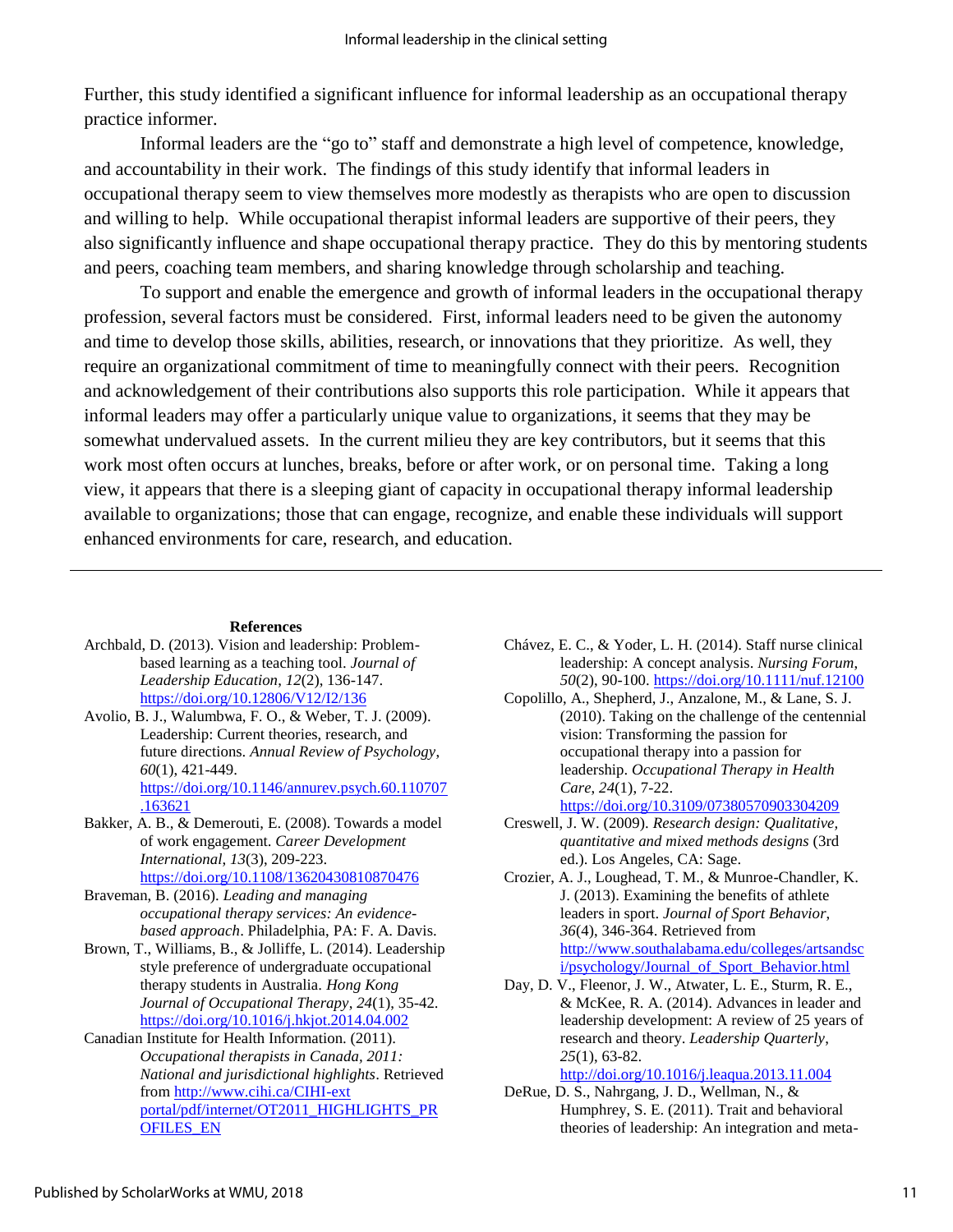#### THE OPEN JOURNAL OF OCCUPATIONAL THERAPY – OJOT.ORG

analytic test of their relative validity. *Personnel Psychology*, *64*(1), 7-52. [https://doi.org/10.1111/j.1744-](https://doi.org/10.1111/j.1744-6570.2010.01201.x) [6570.2010.01201.x](https://doi.org/10.1111/j.1744-6570.2010.01201.x)

- Dillon, T. H. (2001). Authenticity in occupational therapy leadership: A case study of a servant leader. *American Journal of Occupational Therapy*, *55*(4), 441-448. <http://doi.org/10.5014/ajot.55.4.441>
- Dinh, J. E., Lord, R. G., Gardner, W. L., Meuser, J. D., Liden, R. C., & Hu, J. (2014). Leadership theory and research in the new millennium: Current theoretical trends and changing perspectives. *Leadership Quarterly*, *25*(1), 36-62. <http://doi.org/10.1016/j.leaqua.2013.11.005>
- Downey, M., Parslow, S., & Smart, M. (2011). The hidden treasure in nursing leadership: Informal leaders. *Journal of Nursing Management*, *19*(4), 517-521. [http://doi.org/10.1111/j.1365-](http://doi.org/10.1111/j.1365-2834.2011.01253.x) [2834.2011.01253.x](http://doi.org/10.1111/j.1365-2834.2011.01253.x)
- Doyle, S. (2007). Member checking with older women: A framework for negotiating meaning. *Health Care for Women International*, *28*(10), 888-908. <https://doi.org/10.1080/07399330701615325>
- Fleming-Castaldy, R. P., & Patro, J. (2012). Leadership in occupational therapy: Self-perceptions of occupational therapy managers. *Occupational Therapy in Health Care*, *26*(2-3), 187-202. <https://doi.org/10.3109/07380577.2012.697256>
- Fransen, K., Van Puyenbroeck, S., Loughead, T. M., Vanbeselaere, N., De Cuyper, B., Vande Broek, G., & Boen, F. (2015). Who takes the lead? Social network analysis as a pioneering tool to investigate shared leadership within sports teams. *Social Networks*, *43*, 28-38. <http://doi.org/10.1016/j.socnet.2015.04.003>
- Gabel, S. (2014). Expanding the scope of leadership training in medicine. *Academic Medicine: Journal of the Association of American Medical Colleges*, *89*(6), 848-852. <http://doi.org/10.1097/ACM.0000000000000236>
- Hammell, K. W., & Carpenter, C. (2000). Evaluating qualitative research. In K. W. Hammell, C. Carpenter, & I. Dyck (Eds.), *Using qualitative research: A practical introduction for occupational and physical therapists* (pp. 107- 119). Toronto, ON: Churchill Livingstone.
- Healthcare Financial Management Association. (2012). *Hospital strategies for process-based cost reduction.* Retrieved from <https://www.hfma.org/>
- Heard, C. P. (2014). Choosing the path of leadership in occupational therapy. *The Open Journal of Occupational Therapy*, *2*(1), Article 2. <http://doi.org/10.15453/2168-6408.1055>
- Jongbloed, L. (2000). Choosing the methodology to explore the research. In K. W. Hammell, C. Carpenter, & I. Dyck (Eds.), *Using qualitative research: A practical introduction for occupational and physical therapists* (pp. 13-21).

Toronto, ON: Churchill Livingstone.

- Kim, C. S., King, E., Stein, J., Robinson, E., Salameh, M., & O'Leary, K. J. (2014). Unit‐based interprofessional leadership models in six US hospitals. *Journal of Hospital Medicine*, *9*(8), 545-550. <https://doi.org/10.1002/jhm.2200>
- Kotter, J. P. (2001). What leaders really do. *Harvard Business Review*, *79*(11), 85-97. <http://doi.org/10.1109/EMR.2009.5235494>
- Krefting, L. (1991). Rigor in qualitative research: The assessment of trustworthiness. *American Journal of Occupational Therapy*, *45*(3), 214-222. <https://doi.org/10.5014/ajot.45.3.214>
- Krueger, D. L. (2013). Informal leaders and cultural change. *American Nurse Today*, *8*(8). Retrieved from <https://www.americannursetoday.com/>
- Law, M., Cooper, B., Strong, S., Stewart, D., Rigby, P., & Letts, L. (1996). The Person-Environment-Occupation Model: A transactive approach to occupational performance. C*anadian Journal of Occupational Therapy*, *63*(1), 9-23. <https://doi.org/10.1177/000841749606300103>
- Lawson, T. D. (2016). *Informal leadership: A study of the impact of leadership on patient satisfaction in hospitals* (Doctoral dissertation). Retrieved from ProQuest LLC. (10154845).
- Marion, R., Christiansen, J., Klar, H. W., Schreiber, C., & Akif Erdener, M. (2016). Informal leadership, interaction, cliques and productive capacity in organizations: A collectivist analysis. *Leadership Quarterly*, *27*(2), 242-260.

<http://doi.org/10.1016/j.leaqua.2016.01.003>

- Martin, G. P., & Waring, J. (2013). Leading from the middle: Constrained realities of clinical leadership in healthcare organizations. *Health*, *17*(4), 358-374.
	- <https://doi.org/10.1177/1363459312460704>
- Maxwell, J. (2011). *The 360 degree leader: Developing your influence from anywhere in the organization.* Nashville, TN: Thomas Nelson.
- McCallin, A., & McCallin, M. (2009). Factors influencing team working and strategies to facilitate successful collaborative teamwork. *New Zealand Journal of Physiotherapy*, *37*(2), 61-67. Retrieved from

[http://go.galegroup.com.proxy1.lib.uwo.ca/ps/i.d](http://go.galegroup.com.proxy1.lib.uwo.ca/ps/i.do?p=AONE&u=lond95336&id=GALE%7CA207945616&v=2.1&it=r&sid=summon) [o?p=AONE&u=lond95336&id=GALE|A207945](http://go.galegroup.com.proxy1.lib.uwo.ca/ps/i.do?p=AONE&u=lond95336&id=GALE%7CA207945616&v=2.1&it=r&sid=summon) [616&v=2.1&it=r&sid=summon](http://go.galegroup.com.proxy1.lib.uwo.ca/ps/i.do?p=AONE&u=lond95336&id=GALE%7CA207945616&v=2.1&it=r&sid=summon)

- Meier, N. (2015). Configurations of leadership practices in hospital units. *Journal of Health Organization and Management*, *29*(7), 1115-1130. <https://doi.org/10.1108/JHOM-01-2014-0009>
- Moorley, C., & Chinn, T. (2016). Developing nursing leadership in social media. *Journal of Advanced Nursing*, *72*(3), 514-520. <https://doi.org/10.1111/jan.12870>
- Neubert, M. J. (1999). Too much of a good thing or the more the merrier? Exploring the dispersion and gender composition of informal leadership in